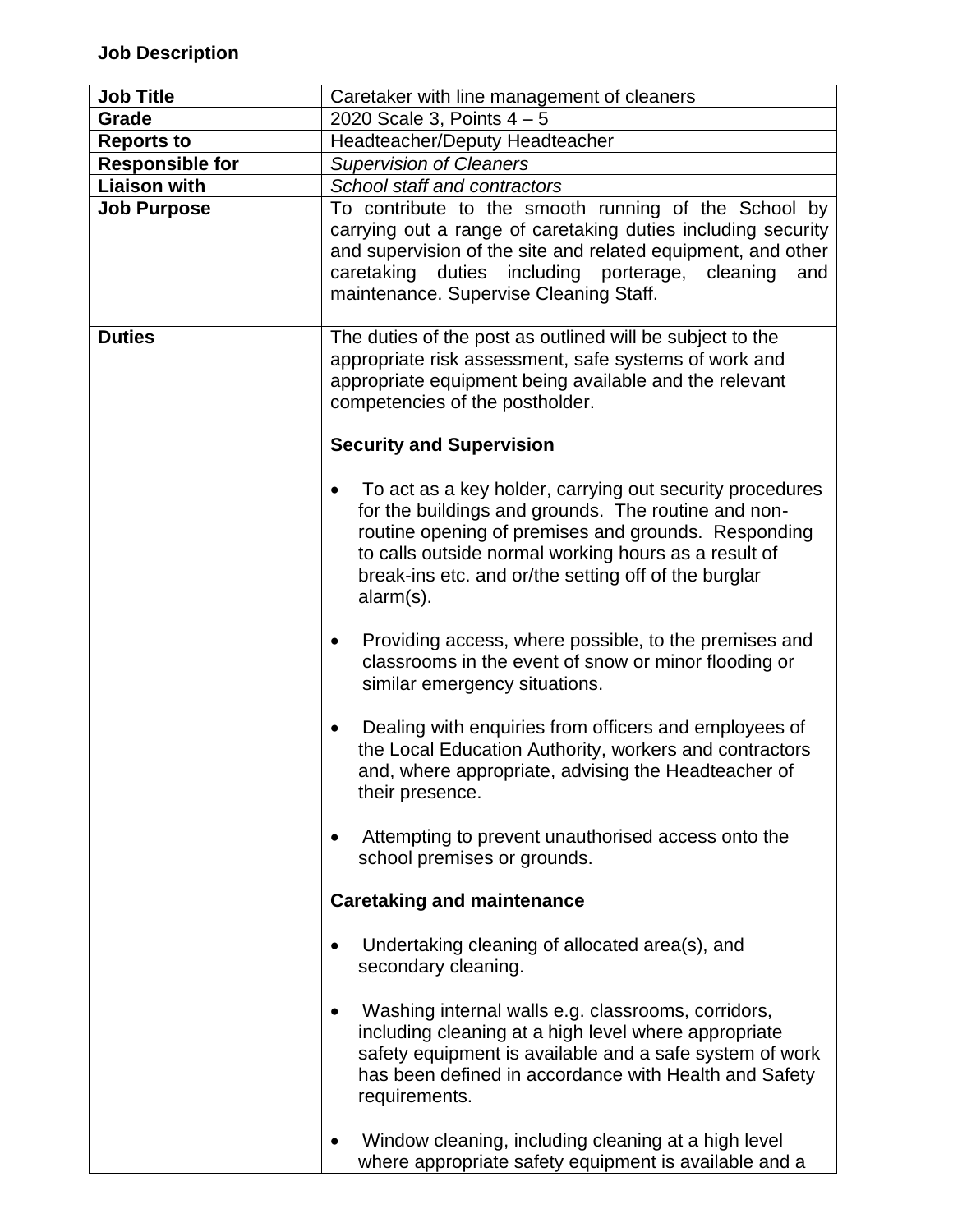| safe system of work has been defined in accordance<br>with Health and Safety requirements.                                                                                                                                                                                                 |
|--------------------------------------------------------------------------------------------------------------------------------------------------------------------------------------------------------------------------------------------------------------------------------------------|
| Washing and cleaning of diffusers and replacing<br>$\bullet$<br>bulbs/tubes. (If this involves work at a high level -<br>comments relating to equipment apply detailed above.)                                                                                                             |
| Monitoring the standards of cleanliness of the premises<br>٠<br>and furnishings and reporting any deficiencies to the<br>Headteacher                                                                                                                                                       |
| Drawing the attention of the appropriate authorities via<br>$\bullet$<br>the Headteacher to any repairs or maintenance work<br>required at the premises which is beyond the<br>competence of the caretaking staff.                                                                         |
| Carrying out minor first line repairs and maintenance<br>$\bullet$<br>which are not beyond the scope and capability of the<br>postholder including:-                                                                                                                                       |
| $\triangleright$ Plumbing work – e.g. repairing a leaking pipe, simple<br>installation work, such as plumbing in a new tap, or<br>replacing washer etc;                                                                                                                                    |
| Redecoration as appropriate<br>➤                                                                                                                                                                                                                                                           |
| $\triangleright$ plastering work such as repairing cracked or broken<br>plaster, making good damaged walls for example,<br>following the removal of say, shelving or similar<br>fittings;                                                                                                  |
| $\triangleright$ fencing and boundary repairs, e.g. mending broken<br>fencing panels or stakes, repairing holes in chain link<br>fences etc:                                                                                                                                               |
| $\triangleright$ glazing<br>work,<br>such<br>replacing<br>smaller<br>as<br>windows, re-beading or re-puttying glass panes,<br>internal and external. Note: Specialist contractors<br>would be used for repairs to large window panes or<br>double glazed units or windows at a high level; |
| Ensuring that all areas within the site are free from<br>litter and that all drains and gullies are free-flowing<br>and clean.                                                                                                                                                             |
| Taking delivery of stores, materials and other goods<br>and conveying them to their points of distribution.<br>Dispatching laundry, goods, materials etc.                                                                                                                                  |
| Ensuring that adequate supplies of cleaning<br>materials and other supplies are available.                                                                                                                                                                                                 |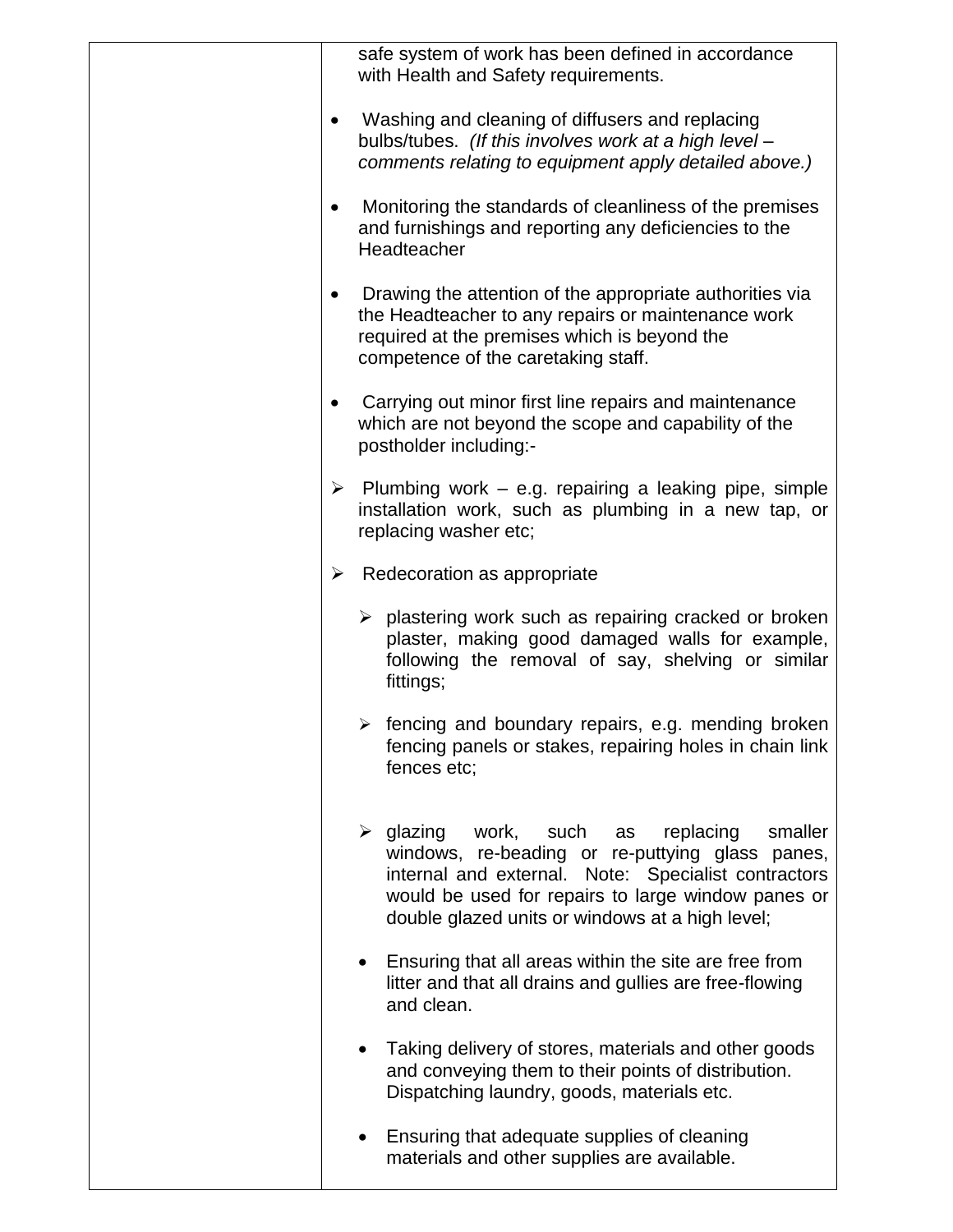| Operating the heating plant so that the required<br>temperatures are maintained in the premises and an<br>adequate supply of hot water is available. Carrying<br>out frost precaution procedures.                                                                                                                                        |
|------------------------------------------------------------------------------------------------------------------------------------------------------------------------------------------------------------------------------------------------------------------------------------------------------------------------------------------|
| Ensuring that all caretaking and cleaning equipment<br>is in a safe and working condition and arranging for<br>repair as appropriate.                                                                                                                                                                                                    |
| Carrying out routine procedures or checks on<br>$\bullet$<br>ancillary equipment, e.g. checking batteries,<br>automatic pumps and areas subject to flooding.                                                                                                                                                                             |
| Carrying out school based procedures in the event of<br>$\bullet$<br>fire, flood, breaking and entering, accident or major<br>damage.                                                                                                                                                                                                    |
| <b>Other duties</b>                                                                                                                                                                                                                                                                                                                      |
| Testing portable electrical equipment if trained and<br>accredited to do so.                                                                                                                                                                                                                                                             |
| Planning of own work.                                                                                                                                                                                                                                                                                                                    |
| Undertaking letting and related duties as appropriate<br>$\bullet$<br>in accordance with the provincial agreement.                                                                                                                                                                                                                       |
| Preparing the school premises and site for out of<br>school activities.                                                                                                                                                                                                                                                                  |
| Completing claims for caretaking fees for lettings and<br>making out forms for the requisition of stores and<br>repairs.                                                                                                                                                                                                                 |
| Advising the Headteacher or an authorised<br>representative*** of the hours worked.                                                                                                                                                                                                                                                      |
| <b>General</b>                                                                                                                                                                                                                                                                                                                           |
| At all times to carry out the duties in accordance with<br>school-based policies and Health and Safety<br>procedures.<br>Such other duties relating to the use of the premises<br>as may be necessary from time to time in<br>accordance with established local practice or within<br>the reasonable requirements of the Headteacher and |
| Governing Body.                                                                                                                                                                                                                                                                                                                          |
| The duties may be varied by the Headteacher and/or<br>Governing Body to meet changed circumstances in a<br>manner compatible with the post held.                                                                                                                                                                                         |